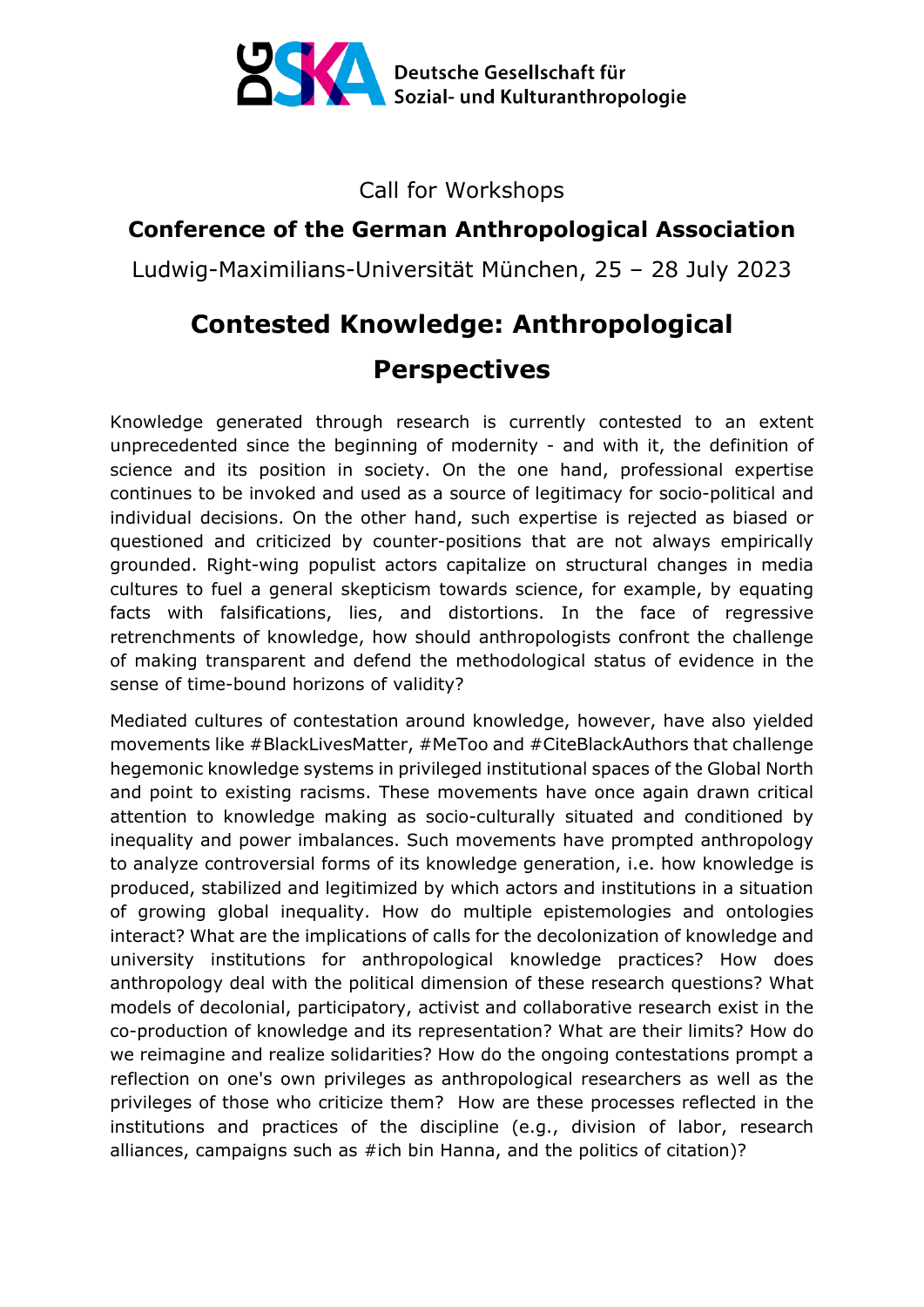

While reflecting on its own disciplinary practices and institutions, anthropology is also uniquely positioned to analyze the current upheavals around knowledge and related mobilizations, for example around identity, gender, class and culture. An anthropological analysis of increasingly contested knowledge processes in the broader society raises questions about the extent to which academic voices endowed with special discursive power and media visibility are viable for analyzing global inequalities and asymmetries. In short, who can speak about whom and how? Whether and how can others be spoken "about" or even "for"? With regard to political contestations, questions around ways to engage politically charged theoretical concepts (identity, belonging, gender, "race," difference, inequality, culture, etc.) arise continuously. When does the self-aware use of language turns into self-censorhsip, and what are the implications? What does it mean when islands of discourse form and harden, across whose boundaries communication and consensus-building on the validity of bodies of knowledge becomes increasingly difficult?

We would like to discuss these questions at the DGSKA conference 2023 in Munich, especially with regard to the interactions between anthropology and societal contestations of knowledge.

We hereby cordially invite all members of the DGSKA as well as the working and regional groups to submit proposals, thematic ideas and overarching questions for the three main discussion formats of the DGSKA meeting in Munich (by 22.7.2022).

- A. Thematic workshops with a maximum of 2 time windows of 90 minutes each (4 speakers per time window; maximum 8 speakers, 2 moderators)
- B. Roundtables on controversial questions and debates with a maximum of 1 time slot of 90 minutes each, and a maximum of 7 (international) guest speakers and 2 moderators.
- C. Labs in which experimental discussion formats are to be tested. This includes thematically innovative 'lateral thinking' as well as projects that break new ground methodologically and didactically. As for workshops, 1 or a maximum of 2 time slots of 90 minutes each will be available, offered by a maximum of 2 moderators or organizers.

All proposals should be outlined in a description of max. 2,000 characters (including spaces), together with a meaningful title and contact details of the submitter. When requesting a roundtable, please explain why the topic or discussion goal is specifically suited to this format. In the case of lab proposals, the application also needs to include a description of time-planning, as well as the overall participatory or collaborative design.